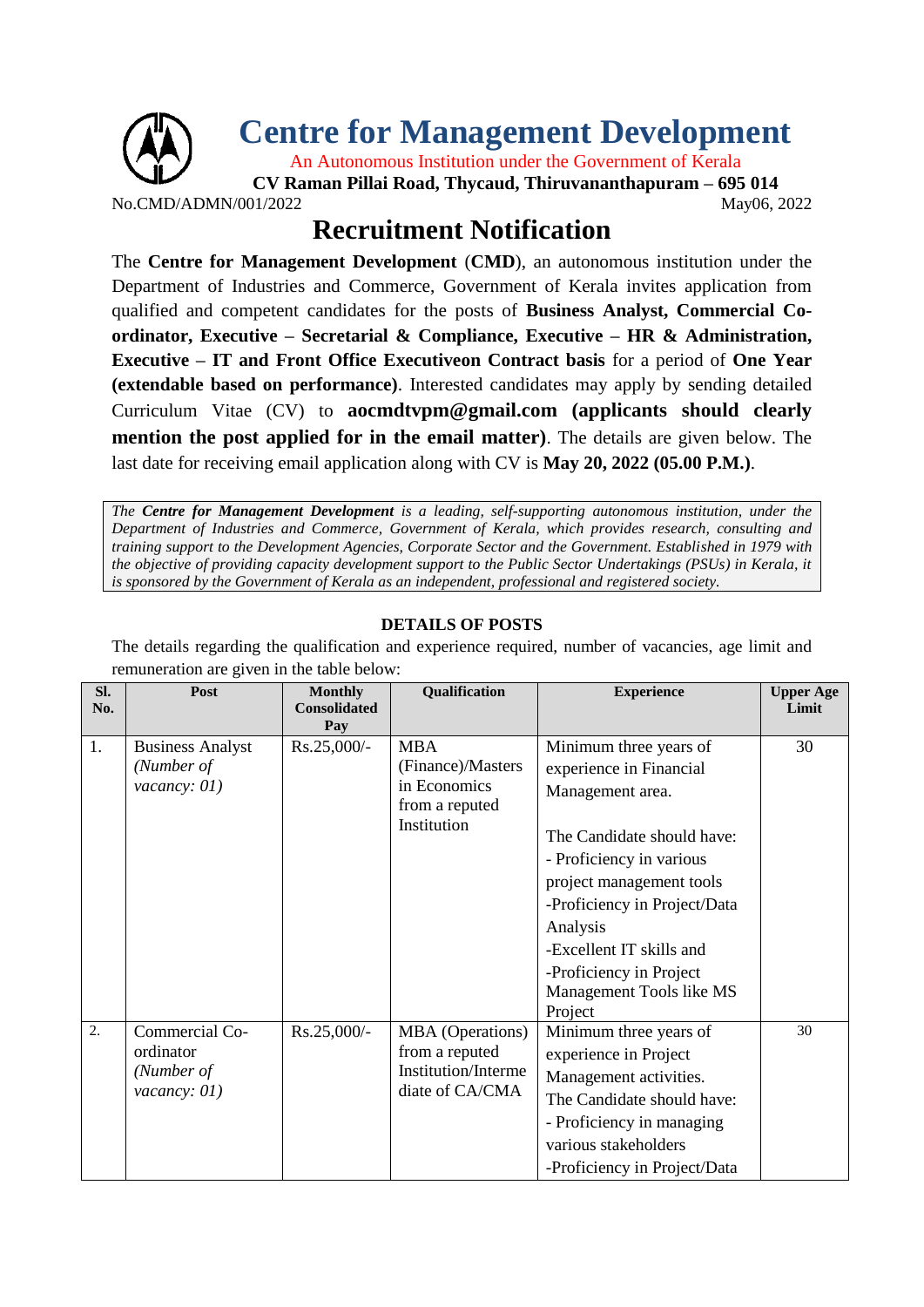| SI.<br>No.       | Post                               | <b>Monthly</b><br><b>Consolidated</b> | <b>Qualification</b>        | <b>Experience</b>                                            | <b>Upper Age</b><br>Limit |
|------------------|------------------------------------|---------------------------------------|-----------------------------|--------------------------------------------------------------|---------------------------|
|                  |                                    | Pay                                   |                             |                                                              |                           |
|                  |                                    |                                       |                             | Analysis<br>-Excellent IT skills and                         |                           |
|                  |                                    |                                       |                             |                                                              |                           |
|                  |                                    |                                       |                             | - Proficiency in Computerised                                |                           |
|                  |                                    |                                       |                             | <b>Accounting Packages/Tally</b><br>-Excellent communication |                           |
|                  |                                    |                                       |                             | and interpersonal skills                                     |                           |
| 3.               | Executive-                         | Rs.20,000/-                           | Graduation<br>with          | Should have completed                                        | 30                        |
|                  | Secretarial &                      |                                       | CS Intermediate             | training from a reputed                                      |                           |
|                  | Compliance                         |                                       |                             | organisation (Minimum three                                  |                           |
|                  | (Number of                         |                                       |                             | years of experience)                                         |                           |
| $\overline{4}$ . | vacancy: 01)<br>Executive – HR and | Rs.20,000/-                           | (HR)/LLB<br><b>MBA</b>      |                                                              | 30                        |
|                  | Administration                     |                                       | from                        | Minimum three years of<br>experience in HR and               |                           |
|                  | (Number of                         |                                       | reputed<br>a<br>Institution | Administrative/Establishment                                 |                           |
|                  | vacancy: $01)$                     |                                       |                             | matters.                                                     |                           |
|                  |                                    |                                       |                             | The Candidate should have:                                   |                           |
|                  |                                    |                                       |                             | - Excellent Proficiency in                                   |                           |
|                  |                                    |                                       |                             | Oral and Written                                             |                           |
|                  |                                    |                                       |                             | Communication in English                                     |                           |
|                  |                                    |                                       |                             | and Malayalam                                                |                           |
|                  |                                    |                                       |                             | -Experience in handling PF                                   |                           |
|                  |                                    |                                       |                             | and other statutory matters                                  |                           |
|                  |                                    |                                       |                             | and                                                          |                           |
|                  |                                    |                                       |                             | -Excellent IT skills                                         |                           |
|                  |                                    |                                       |                             | - Excellent communication                                    |                           |
|                  |                                    |                                       |                             | and interpersonal skills                                     |                           |
| 5.               | $Executive - IT$                   | Rs.20,000/-                           | <b>B</b> Tech in            | Minimum three years of                                       | 30                        |
|                  | (Number of                         |                                       | Computer                    | experience in website                                        |                           |
|                  | vacancy: $01)$                     |                                       | Science/IT or               | development and                                              |                           |
|                  |                                    |                                       | MCA or                      | maintenance                                                  |                           |
|                  |                                    |                                       | M Sc. Computer              | The candidate should have:                                   |                           |
|                  |                                    |                                       | Science from a              | -Good programming skills                                     |                           |
|                  |                                    |                                       | reputed Institution         | and in-depth knowledge of                                    |                           |
|                  |                                    |                                       |                             | HTML and CSS                                                 |                           |
|                  |                                    |                                       |                             | -Acquaintance with PHP,                                      |                           |
|                  |                                    |                                       |                             | javascript, and Photoshop                                    |                           |
|                  |                                    |                                       |                             | -Adequate knowledge of                                       |                           |
|                  |                                    |                                       |                             | relational DBMS, Object-                                     |                           |
|                  |                                    |                                       |                             | oriented programming, and                                    |                           |
|                  |                                    |                                       |                             | web application development                                  |                           |
|                  |                                    |                                       |                             | -Basic Knowledge of Search                                   |                           |
|                  |                                    |                                       |                             | <b>Engine Optimization Process</b>                           |                           |
| 6.               | Front Office                       | Rs.18,000/-                           | Graduation from a           | Minimum three years of                                       | 30                        |
|                  | Executive                          |                                       | recognised                  | experience in front office                                   |                           |
|                  | (Number of<br>vacancy: $01)$       |                                       | University with             | management.                                                  |                           |
|                  |                                    |                                       | Computer                    | Candidate should have:                                       |                           |